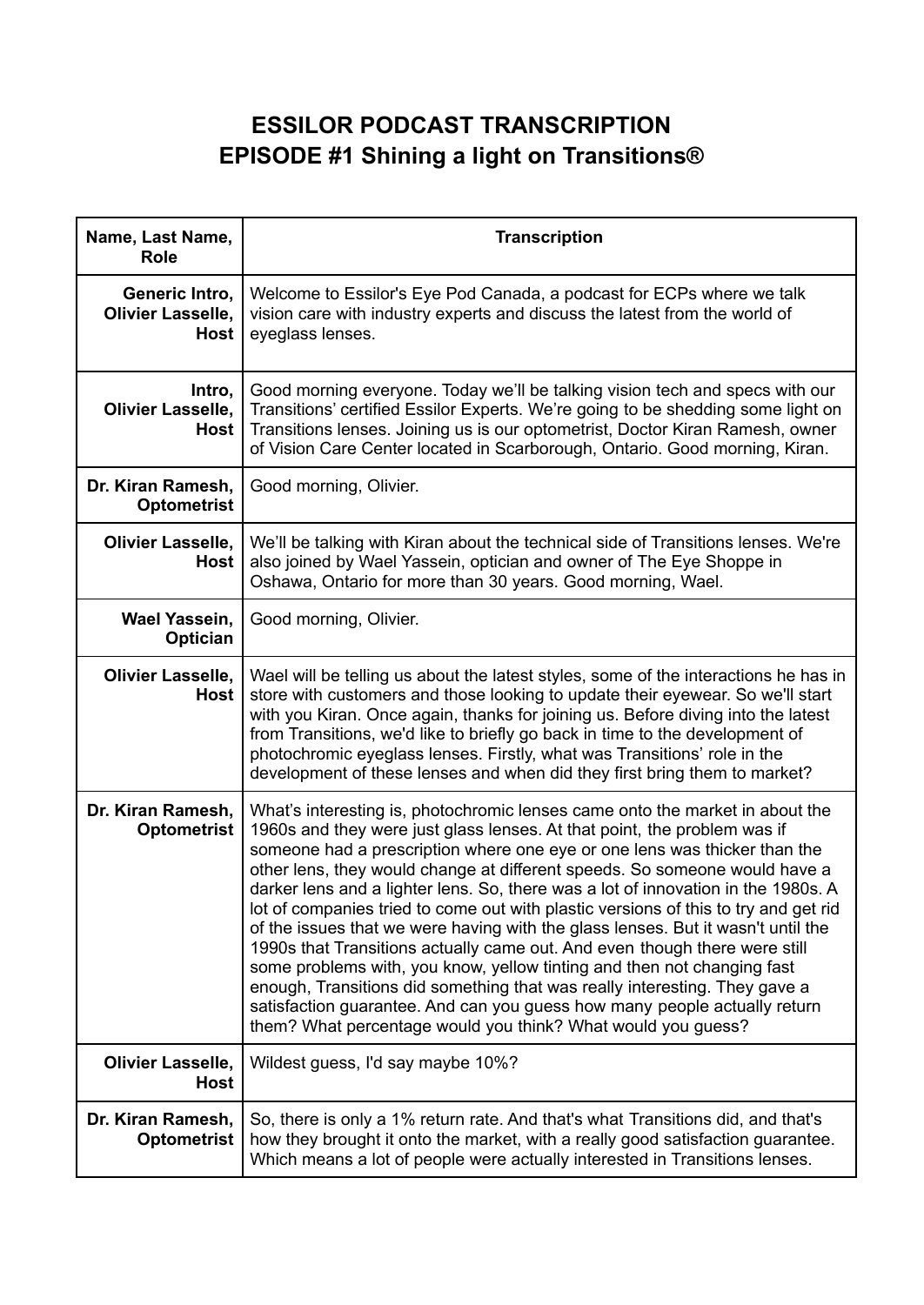| <b>Olivier Lasselle,</b><br>Host        | It's interesting that you mention the satisfaction guarantee has been around for<br>so long. It sounds like even in the early days Transitions really did believe in<br>the product they had. So I guess my question is how would consumers benefit<br>from these improvements today?                                                                                                                                                                                                                                                                                                                                                                                                                                                                                                                                                                            |
|-----------------------------------------|------------------------------------------------------------------------------------------------------------------------------------------------------------------------------------------------------------------------------------------------------------------------------------------------------------------------------------------------------------------------------------------------------------------------------------------------------------------------------------------------------------------------------------------------------------------------------------------------------------------------------------------------------------------------------------------------------------------------------------------------------------------------------------------------------------------------------------------------------------------|
| Dr. Kiran Ramesh.<br><b>Optometrist</b> | So that's no longer an issue. They are clear when you're indoors. As long as<br>you're not in front of any UV light, which when you're indoors, you should not<br>be. And they transition three times faster and they clear up three minutes faster<br>than they have in the past. So, Transitions has done a phenomenal job of really<br>updating their technology.                                                                                                                                                                                                                                                                                                                                                                                                                                                                                             |
| <b>Olivier Lasselle,</b><br>Host        | Now you mentioned the technological aspect of Transitions. Obviously, they've<br>come a long way since the early days and feedback from the consumers has<br>clearly played a role in developing the technology. So keeping that in mind,<br>how would you say the technology has changed over the years?                                                                                                                                                                                                                                                                                                                                                                                                                                                                                                                                                        |
| Dr. Kiran Ramesh,<br><b>Optometrist</b> | There's so much that they've done. I mean, they've made it faster, which is, I<br>think the number one thing. And they've engineered the technology so that it<br>actually changes and adapts the way your eyes adapt to light. So right when<br>you walk into a dark room or a bright room, your eyes don't automatically<br>adapt, and that's sort of what Transitions do as well. But some of the other<br>things that they've done, is they've made it so when you are outside, the lens<br>actually gets darker, so it wasn't always dark enough and people would<br>complain that the sunglass portion of it wasn't dark enough. One of the other<br>things that they had issues with, was that there were problems with transition<br>time and temperature sensitivity. And so they decrease the amount of issues<br>that are related to the temperature. |
| <b>Olivier Lasselle,</b><br><b>Host</b> | So when you say temperature, do you mean like in the winter time? Are they<br>more likely to get affected than, say, in the summertime by the heat?                                                                                                                                                                                                                                                                                                                                                                                                                                                                                                                                                                                                                                                                                                              |
| Dr. Kiran Ramesh,<br><b>Optometrist</b> | Well, even in the summer when there's extreme heat, they weren't always<br>getting as dark. If it's 45 degrees or 40 degrees, they don't necessarily get as<br>dark. But they decreased the amount of issues they were having with that in<br>the past. Because in the past it was a lot worse.                                                                                                                                                                                                                                                                                                                                                                                                                                                                                                                                                                  |
| Olivier Lasselle,<br><b>Host</b>        | And it's not just light and dark, there is a range depending on the amount of<br>light there is?                                                                                                                                                                                                                                                                                                                                                                                                                                                                                                                                                                                                                                                                                                                                                                 |
| Dr. Kiran Ramesh,<br><b>Optometrist</b> | It's definitely more affected by the UV light. So it's a UV light that actually<br>causes the transition. However, in extreme heat and extreme cold, the<br>temperature can cause a little bit of a variation on how quickly they do change<br>colours. But in general, I mean very, very few people would ever come back<br>and say anything with regards to that. We don't ever really actually have a<br>return based on that, but that's something that we definitely educate our<br>patients on.                                                                                                                                                                                                                                                                                                                                                            |
| <b>Olivier Lasselle,</b><br><b>Host</b> | Now you say temperature affects it. So when it's hot, it transitions faster and<br>when it's cold it transitions a bit slower?                                                                                                                                                                                                                                                                                                                                                                                                                                                                                                                                                                                                                                                                                                                                   |
| Dr. Kiran Ramesh,<br><b>Optometrist</b> | When it's extremely hot, it's still transitioning fast. However, it's not getting as<br>dark.                                                                                                                                                                                                                                                                                                                                                                                                                                                                                                                                                                                                                                                                                                                                                                    |
| <b>Olivier Lasselle,</b><br><b>Host</b> | OK. Interesting. Now, for example, say you're inside and you're in a room with<br>neon lights. Is that going to affect it in any way?                                                                                                                                                                                                                                                                                                                                                                                                                                                                                                                                                                                                                                                                                                                            |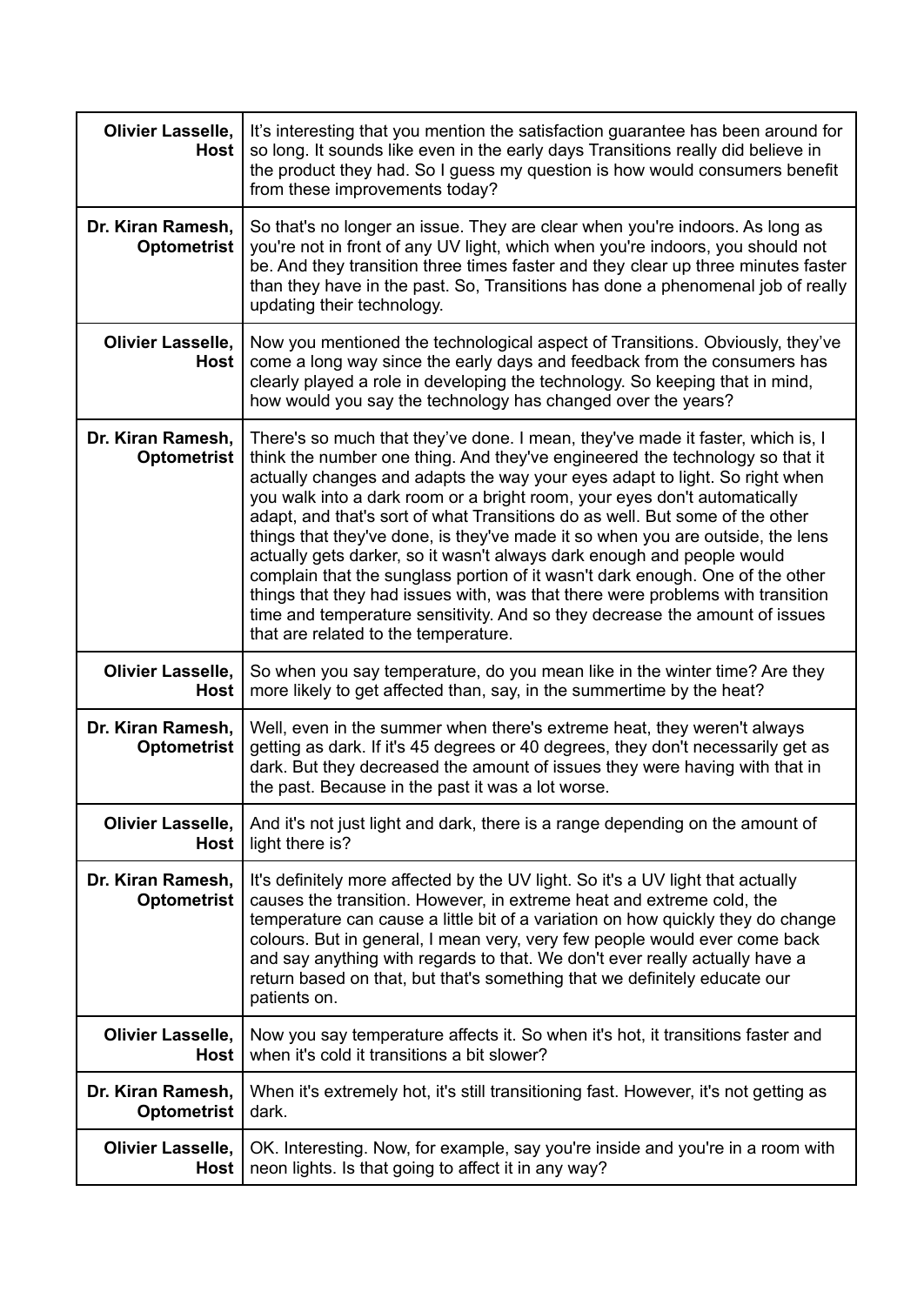| Dr. Kiran Ramesh,<br><b>Optometrist</b> | No. (laughs) So if you're in a room where there are windows and there's not<br>proper UV protection on your windows, which is I guess a good gauge on<br>whether you need to replace your windows or not, then yes, your lens might<br>have a slight tint to it. So same thing in the car, because your windshield has<br>UV protection on it, they will not turn darker. But if you're indoors, same thing,<br>they should not turn darker unless your windows are actually penetrating the<br>UV light. So I mean, to me that would be a gauge. "Hey, I need to get some<br>new windows done."                                                                                                                                                                                                                                                                                                                                                                                                                                                                      |
|-----------------------------------------|-----------------------------------------------------------------------------------------------------------------------------------------------------------------------------------------------------------------------------------------------------------------------------------------------------------------------------------------------------------------------------------------------------------------------------------------------------------------------------------------------------------------------------------------------------------------------------------------------------------------------------------------------------------------------------------------------------------------------------------------------------------------------------------------------------------------------------------------------------------------------------------------------------------------------------------------------------------------------------------------------------------------------------------------------------------------------|
| <b>Olivier Lasselle,</b><br><b>Host</b> | Essentially, the lenses are a bit more intuitive than we would think. You know<br>it's not just, "OK when there's a light, they go dark, and then when there's not,<br>they go clear."                                                                                                                                                                                                                                                                                                                                                                                                                                                                                                                                                                                                                                                                                                                                                                                                                                                                                |
| Dr. Kiran Ramesh,<br><b>Optometrist</b> | Exactly. They only go dark when they see UV light. When they're exposed to<br>UV light.                                                                                                                                                                                                                                                                                                                                                                                                                                                                                                                                                                                                                                                                                                                                                                                                                                                                                                                                                                               |
| <b>Olivier Lasselle,</b><br><b>Host</b> | Well, now we're going to turn over to the style side of things with our expert,<br>optician Wael Yassein. What kind of questions are customers asking about<br>Transitions, and how are you guys equipped to answer these questions?                                                                                                                                                                                                                                                                                                                                                                                                                                                                                                                                                                                                                                                                                                                                                                                                                                  |
| <b>Wael Yassein,</b><br>Optician        | Well, in our office, I'm involved in an eye clinic. So in our waiting room we have<br>brochures, we have samples and we have a big-screen TV with a video loop of<br>all our lens options, including the Transitions family of lenses. And of course, all<br>the staff wears Transitions, the ophthalmologist, the optometrist. So by the time<br>the patient is in the refracting lane getting their eyes examined, they've already<br>seen a little something about Transitions and they feel a little more comfortable<br>asking their eye surgeon, who is about to have their cataracts or they've had<br>their cataracts. And it just starts a conversation with them. So by the time they<br>come to the dispensary, the seed's been planted, let's just say, for Transitions<br>and they just feel more comfortable having that conversation. So to answer<br>your question, I don't think a lot of them would know very much about it, but the<br>fact that we initiated it in the waiting room during their eye exam really helps to<br>educate the patient. |
| Olivier Lasselle,                       | And I mean, would you say you've ever been surprised by, say, a client's<br>Host   knowledge of them? I mean, are there some that come in knowing quite a bit<br>about the product? Or do they all just kind of know the bare minimum?                                                                                                                                                                                                                                                                                                                                                                                                                                                                                                                                                                                                                                                                                                                                                                                                                                |
| <b>Wael Yassein,</b><br>Optician        | Absolutely. It shocks me sometimes. Not just how much the patient knows.<br>Obviously, you can Google anything. But, how they've even initiated the<br>conversation with the ophthalmologist. Which is, from what I understand, very<br>rare, but not so rare in our office. But when they know that the person that just<br>finished their eye surgery and had a diamond knife to their eye was wearing<br>Transitions lenses, it really helps them to talk about it openly.                                                                                                                                                                                                                                                                                                                                                                                                                                                                                                                                                                                         |
| <b>Olivier Lasselle,</b><br><b>Host</b> | Kiran in your experience, you know people that come into the store, how well<br>do they seem to know Transitions?                                                                                                                                                                                                                                                                                                                                                                                                                                                                                                                                                                                                                                                                                                                                                                                                                                                                                                                                                     |
| Dr. Kiran Ramesh,<br><b>Optometrist</b> | I think I would agree with him. We do something similar, plant the seed. But<br>otherwise, it's people that come in and they say right off the bat. You know,<br>we'll say "OK, we're going to pass you off to the optician" and they'll say "I want<br>to make sure my lenses transition." And we always say "for sure" because it's<br>something that we add on to every lens. But those people that know, they want,<br>and they will make sure they express it. And I'm quite surprised at how much<br>people know more about Transitions versus even just regular lenses like                                                                                                                                                                                                                                                                                                                                                                                                                                                                                    |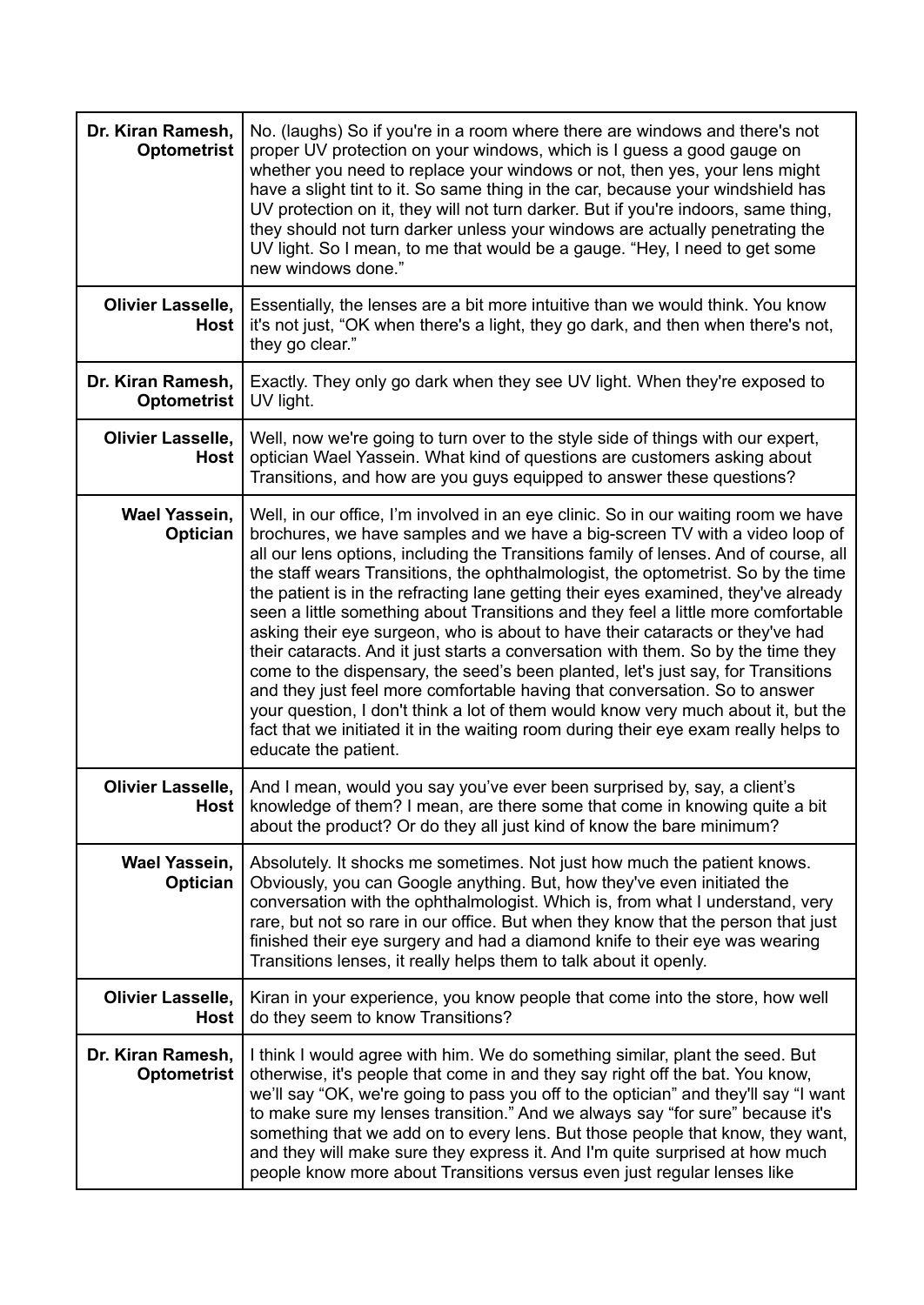|                                         | progressives and stuff. So, they're pretty adamant, and they really like it. Once<br>people have it, I think about 87% will love them once they've tried them.                                                                                                                                                                                                                                                                                                                                                                                                                                                                                                                                                                                                                                                                                                                                                                 |
|-----------------------------------------|--------------------------------------------------------------------------------------------------------------------------------------------------------------------------------------------------------------------------------------------------------------------------------------------------------------------------------------------------------------------------------------------------------------------------------------------------------------------------------------------------------------------------------------------------------------------------------------------------------------------------------------------------------------------------------------------------------------------------------------------------------------------------------------------------------------------------------------------------------------------------------------------------------------------------------|
| <b>Olivier Lasselle,</b><br><b>Host</b> | So those who buy, you know, initially, usually tend to come back and ask for the<br>same.                                                                                                                                                                                                                                                                                                                                                                                                                                                                                                                                                                                                                                                                                                                                                                                                                                      |
| Dr. Kiran Ramesh,<br><b>Optometrist</b> | 100%.                                                                                                                                                                                                                                                                                                                                                                                                                                                                                                                                                                                                                                                                                                                                                                                                                                                                                                                          |
| <b>Olivier Lasselle,</b><br><b>Host</b> | And so, Wael in your case, when you're selling the lenses to customers, what's<br>your point of focus? Do you tend to focus more on how they look or more on<br>the functionality?                                                                                                                                                                                                                                                                                                                                                                                                                                                                                                                                                                                                                                                                                                                                             |
| <b>Wael Yassein,</b><br>Optician        | Well, given that we're part of an eye clinic, three ophthalmologists, three<br>optometrists. Our main goal is ocular health and maximizing vision. That's very<br>important to us. In all the years that I've been an optician, I have never had<br>anybody come into the office and say to me, "I need to have this prescription<br>filled, but just don't make me see quite as good as I'm capable of." (laughs) You<br>know, that just doesn't happen. So our main concern is ocular health and<br>maximizing vision. And how Transitions family can play a part in that.                                                                                                                                                                                                                                                                                                                                                   |
| Dr. Kiran Ramesh,<br><b>Optometrist</b> | But it's always fun to do the fashion part of it! I think to his point, we all talk<br>about the health benefits. And that's an easy sell. But then it's fun to say, you<br>know what, here's all these different colours. People get really excited that<br>they've got that health benefit, and they're getting a fashion benefit.                                                                                                                                                                                                                                                                                                                                                                                                                                                                                                                                                                                           |
| <b>Olivier Lasselle,</b><br>Host        | Well, I mean that kind of leads us to the latest. The latest styles I mean.<br>Obviously for those who do show interest, how do you usually get them through<br>the range of choices available from, say the new Style Colors Gen8 lenses.                                                                                                                                                                                                                                                                                                                                                                                                                                                                                                                                                                                                                                                                                     |
| <b>Wael Yassein,</b><br>Optician        | Once the patient picks out a series of frames that they may be interested in, we<br>show them all the different style colours. What's best for that particular frame<br>colour. But one thing we also do is, you know having a video, having a<br>brochure, all that's great. But nothing beats putting a pair on. Having them go<br>outside, look around. Some people like to look through an amber lens more so<br>than the Transitions brown lens, and some people like to look through the<br>sapphire. So it's nice that they're given a choice, but it's even better that they<br>can actually put it on and walk outside. Walk outside on a cloudy day. Walk<br>outside on a sunny day, and experience it. And with the UV lamp there they<br>can also see how quickly it comes back, and it just makes it that extra step of<br>satisfaction when choosing the Style Colors. And yes, Kiran, it is kind of fun<br>too. |
| Dr. Kiran Ramesh,<br><b>Optometrist</b> | It is fun. We created an actual style bar, so we've got every frame or every<br>Style Color in different frames. And so whatever colour you're thinking, you can<br>go and try it on in a unique frame. So, it's fun because, rather than going to a<br>bar and getting some drinks, you get to go to a bar and get some different<br>glasses. (laughs)                                                                                                                                                                                                                                                                                                                                                                                                                                                                                                                                                                        |
| <b>Wael Yassein,</b><br>Optician        | It always surprises me how that seems to be more exciting than picking out the<br>actual frame. I mean, we're so used to it, but when someone says "you mean I<br>can get a sapphire colour to match my" like they just look so shocked and so<br>happy almost that, it would have been boring if they got a regular colour. You<br>know, it really brings out something that they never thought of when they<br>walked in.                                                                                                                                                                                                                                                                                                                                                                                                                                                                                                    |